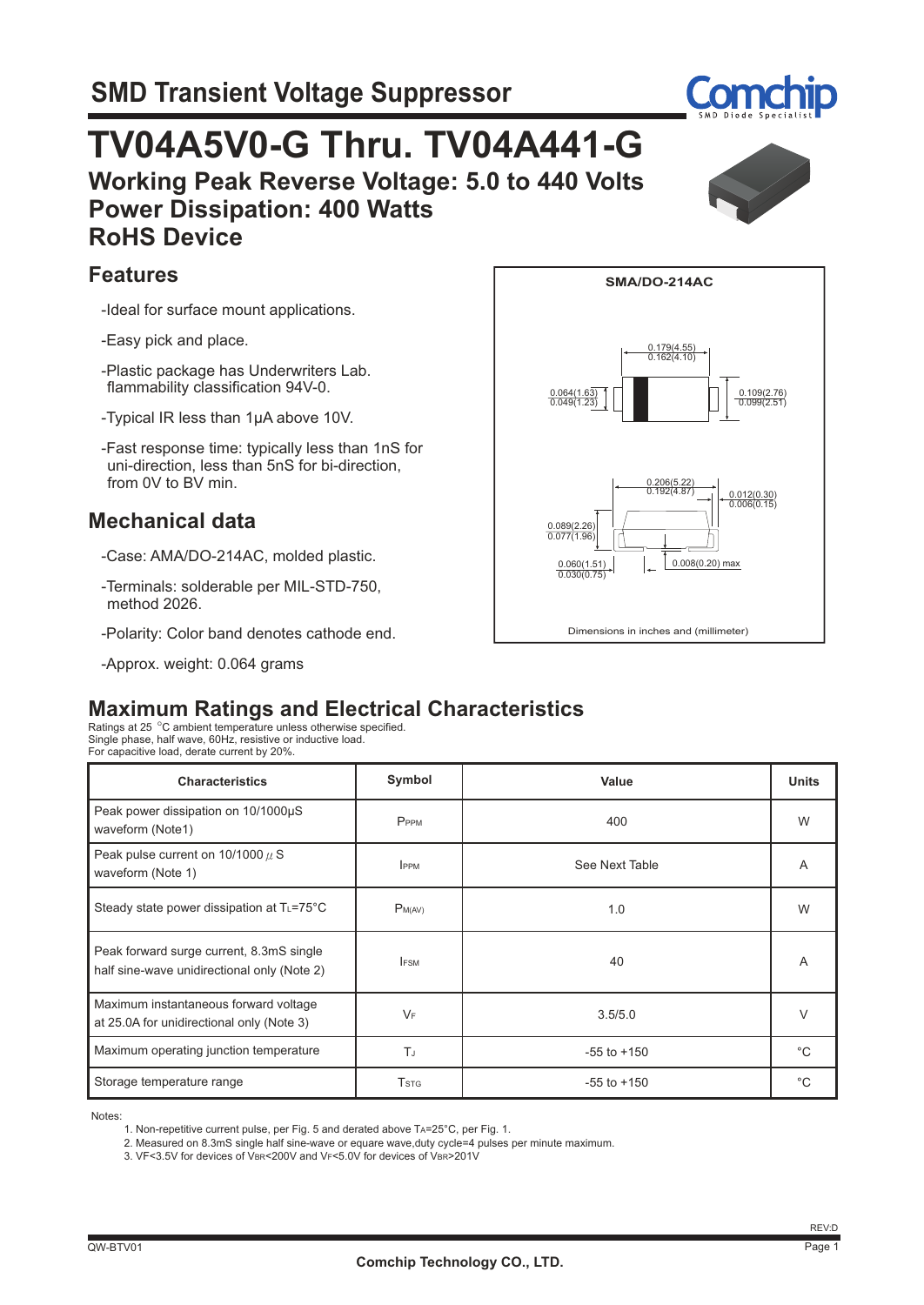

#### RATING AND CHARACTERISTIC CURVES (TV04A5V0-G Thru. TV04A441-G)



Fig.3- Steady State Power Derating Curve









Fig.4- Peak Pulse Power Rating Curve



Fig.6- Typical Junction Capacitance

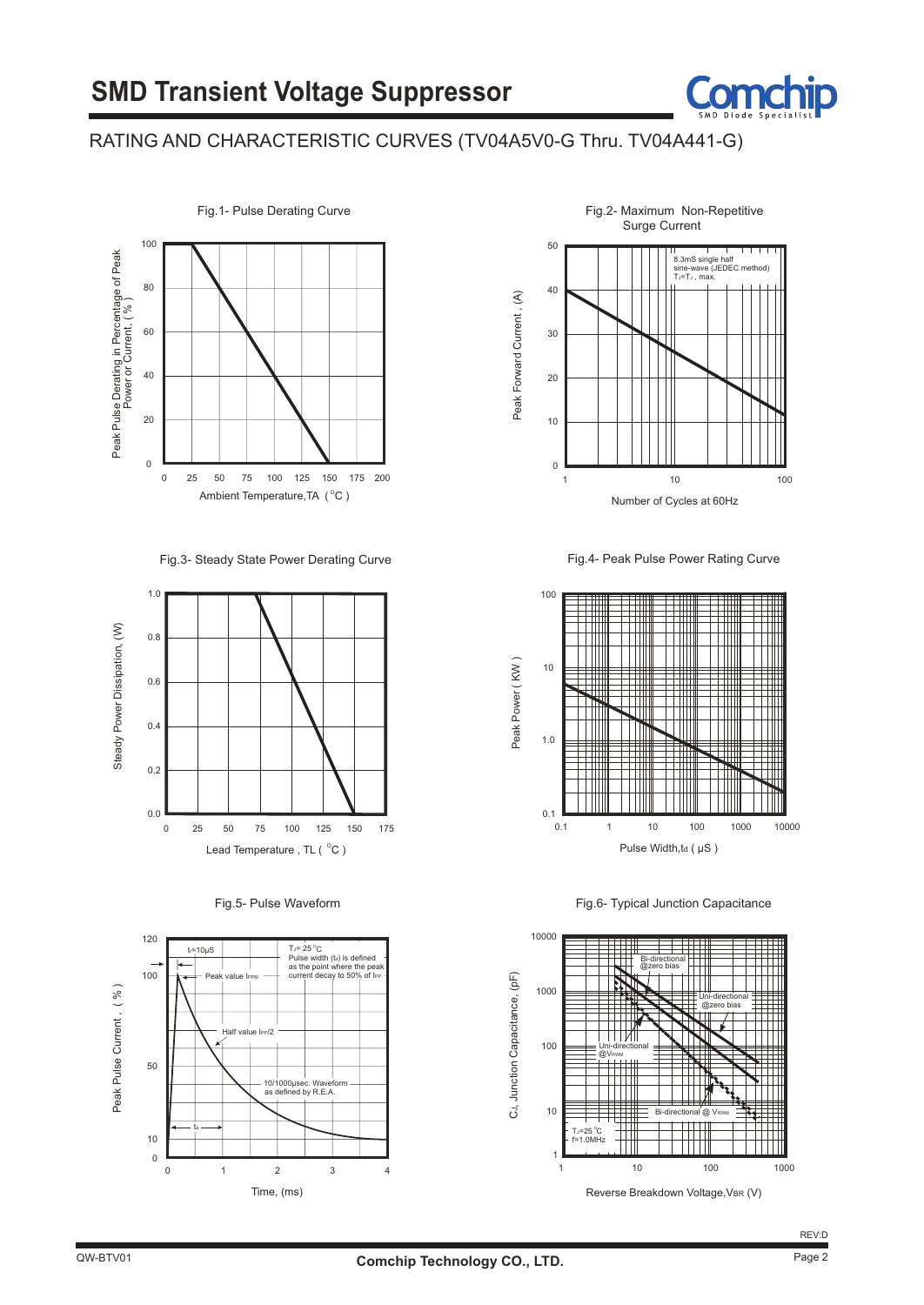

### Electrical Characteristics (T<sub>A</sub>=25°c TV04A5V0-G Thru. TV04A441-G)

|                                  | Absolute Maximum Rating (Ta=25°C) |          |          |              | Electrical Characteristic (Ta=25°C) |      |         |             |                        |           |
|----------------------------------|-----------------------------------|----------|----------|--------------|-------------------------------------|------|---------|-------------|------------------------|-----------|
| Part No                          | <b>V</b> <sub>RWM</sub>           | VBR Min. | VBR Max. | Iт           | <b>IFSM</b>                         |      | Max. Vc | IR @ VRWM   | <b>Marking Code</b>    |           |
|                                  | (V)                               | (V)      | (V)      | (mA)         | (A)@8.3mS                           | (V)  | PP(A)   | (uA)        | Uni                    | Bi        |
| TV04A5V0K(B)-G                   | 5.00                              | 6.40     | 7.30     | 10           | 40                                  | 9.60 | 41.67   | 800         | AD                     | <b>WD</b> |
| TV04A5V0J(B)-G                   | 5.00                              | 6.46     | 7.00     | 10           | 40                                  | 9.20 | 43.48   | 800         | AE                     | WE        |
| TV04A6V0K(B)-G                   | 6.00                              | 6.67     | 8.15     | 10           | 40                                  | 11.4 | 35.09   | 800         | AF                     | WF        |
| TV04A6V0J(B)-G                   |                                   |          |          |              |                                     |      |         |             |                        |           |
|                                  | 6.00                              | 6.67     | 7.37     | 10           | 40                                  | 10.3 | 38.83   | 800         | AG                     | WG        |
| TV04A6V5K(B)-G                   | 6.50                              | 7.22     | 8.82     | 10           | 40                                  | 12.3 | 32.52   | 500         | AН                     | <b>WH</b> |
| TV04A6V5J(B)-G<br>TV04A7V0K(B)-G | 6.50                              | 7.22     | 7.98     | 10           | 40                                  | 11.2 | 35.71   | 500         | AΚ                     | WK        |
|                                  | 7.00                              | 7.78     | 9.51     | 10           | 40                                  | 13.3 | 30.08   | 200         | <b>AL</b>              | <b>WL</b> |
| TV04A7V0J(B)-G                   | 7.00                              | 7.78     | 8.60     | 10           | 40                                  | 12.0 | 33.33   | 200         | AM                     | <b>WM</b> |
| TV04A7V5K(B)-G                   | 7.50                              | 8.33     | 10.20    | $\mathbf{1}$ | 40                                  | 14.3 | 27.97   | 100         | AN                     | <b>WN</b> |
| TV04A7V5J(B)-G                   | 7.50                              | 8.33     | 9.21     | 1            | 40                                  | 12.9 | 31.01   | 100         | AP                     | <b>WP</b> |
| TV04A8V0K(B)-G                   | 8.00                              | 8.89     | 10.90    | $\mathbf{1}$ | 40                                  | 15.0 | 26.67   | 50          | AQ                     | WQ        |
| TV04A8V0J(B)-G                   | 8.00                              | 8.89     | 9.83     | $\mathbf{1}$ | 40                                  | 13.6 | 29.41   | 50          | AR                     | <b>WR</b> |
| TV04A8V5K(B)-G                   | 8.50                              | 9.44     | 11.50    | $\mathbf{1}$ | 40                                  | 15.9 | 25.16   | 10          | AS                     | WS        |
| TV04A8V5J(B)-G                   | 8.50                              | 9.44     | 10.40    | 1            | 40                                  | 14.4 | 27.78   | 10          | AT                     | WT        |
| TV04A9V0K(B)-G                   | 9.00                              | 10.00    | 12.20    | $\mathbf{1}$ | 40                                  | 16.9 | 23.67   | 5           | AU                     | WU        |
| TV04A9V0J(B)-G                   | 9.00                              | 10.00    | 11.10    | $\mathbf{1}$ | 40                                  | 15.4 | 25.97   | 5           | AV                     | WV        |
| TV04A100K(B)-G                   | 10.0                              | 11.10    | 13.60    | $\mathbf{1}$ | 40                                  | 18.8 | 21.28   | 5           | AW                     | <b>WW</b> |
| TV04A100J(B)-G                   | 10.0                              | 11.10    | 12.30    | 1            | 40                                  | 17.0 | 23.53   | 5           | АX                     | WX        |
| TV04A110K(B)-G                   | 11.0                              | 12.20    | 14.90    | $\mathbf{1}$ | 40                                  | 20.1 | 19.90   | 5           | AY                     | <b>WY</b> |
| TV04A110J(B)-G                   | 11.0                              | 12.20    | 13.50    | $\mathbf{1}$ | 40                                  | 18.2 | 21.98   | 5           | AZ                     | WZ        |
| TV04A120K(B)-G                   | 12.0                              | 13.30    | 16.30    | $\mathbf{1}$ | 40                                  | 22.0 | 18.18   | 5           | BD                     | XD        |
| TV04A120J(B)-G                   | 12.0                              | 13.30    | 14.70    | 1            | 40                                  | 19.9 | 20.10   | 5           | BE                     | XE        |
| TV04A130K(B)-G                   | 13.0                              | 14.40    | 17.60    | 1            | 40                                  | 23.8 | 16.81   | 5           | BF                     | XF        |
| TV04A130J(B)-G                   | 13.0                              | 14.40    | 15.90    | $\mathbf{1}$ | 40                                  | 21.5 | 18.60   | 5           | BG                     | XG        |
| TV04A140K(B)-G                   | 14.0                              | 15.60    | 19.10    | $\mathbf{1}$ | 40                                  | 25.8 | 15.50   | $\,$ 5 $\,$ | BH                     | XН        |
| TV04A140J(B)-G                   | 14.0                              | 15.60    | 17.20    | 1            | 40                                  | 23.2 | 17.24   | 5           | ΒK                     | XK        |
| TV04A150K(B)-G                   | 15.0                              | 16.70    | 20.40    | $\mathbf{1}$ | 40                                  | 26.9 | 14.87   | 5           | BL                     | <b>XL</b> |
| TV04A150J(B)-G                   | 15.0                              | 16.70    | 18.50    | $\mathbf{1}$ | 40                                  | 24.4 | 16.39   | 5           | ВM                     | XM        |
| TV04A160K(B)-G                   | 16.0                              | 17.80    | 21.80    | 1            | 40                                  | 28.8 | 13.89   | 5           | BN                     | XN        |
| TV04A160J(B)-G                   | 16.0                              | 17.80    | 19.70    | 1            | 40                                  | 26.0 | 15.38   | 5           | BP                     | <b>XP</b> |
| TV04A170K(B)-G                   | 17.0                              | 18.90    | 23.10    | 1            | 40                                  | 30.5 | 13.11   | 5           | BQ                     | XQ        |
| TV04A170J(B)-G                   | 17.0                              | 18.90    | 20.90    | $\mathbf{1}$ | 40                                  | 27.6 | 14.49   | 5           | <b>BR</b>              | <b>XR</b> |
| TV04A180K(B)-G                   | 18.0                              | 20.00    | 24.40    | $\mathbf{1}$ | 40                                  | 32.2 | 12.42   | 5           | <b>BS</b>              | <b>XS</b> |
| TV04A180J(B)-G                   | 18.0                              | 20.00    | 22.10    | 1            | 40                                  | 29.2 | 13.70   | 5           | BТ                     | ХT        |
| TV04A190K(B)-G                   | 19.0                              | 21.13    | 25.76    | $\mathbf{1}$ | 40                                  | 34.0 | 11.76   | 5           | BA                     | ХA        |
| TV04A190J(B)-G                   | 19.0                              | 20.10    | 23.30    | $\mathbf{1}$ | 40                                  | 30.8 | 13.00   | $\,$ 5 $\,$ | BB                     | XB        |
| TV04A200K(B)-G                   | 20.0                              | 22.20    | 27.10    | 1            | 40                                  | 35.8 | 11.17   | $\,$ 5 $\,$ | BU                     | XU        |
| TV04A200J(B)-G                   | 20.0                              | 22.20    | 24.50    | 1            | 40                                  | 32.4 | 12.35   | 5           | BV                     | XV        |
| TV04A220K(B)-G                   | 22.0                              | 24.40    | 29.80    | 1            | 40                                  | 39.4 | 10.15   | 5           | <b>BW</b>              | XW        |
| TV04A220J(B)-G                   | 22.0                              | 24.40    | 26.90    | $\mathbf{1}$ | 40                                  | 35.5 | 11.27   | 5           | ВX                     | XX        |
| TV04A240K(B)-G                   | 24.0                              | 26.70    | 32.60    | 1            | 40                                  | 43.0 | 9.30    | $\,$ 5 $\,$ | BY                     | XY        |
| TV04A240J(B)-G                   | 24.0                              | 26.70    | 29.50    | 1            | 40                                  | 38.9 | 10.28   | 5           | BZ                     | XZ        |
| TV04A260K(B)-G                   | 26.0                              | 28.90    | 35.30    | 1            | 40                                  | 46.6 | 8.58    | 5           | CD                     | YD        |
| TV04A260J(B)-G                   | 26.0                              | 28.90    | 31.90    | $\mathbf{1}$ | 40                                  | 42.1 | 9.50    | 5           | CE                     | YE        |
| TV04A280K(B)-G                   | 28.0                              | 31.10    | 38.00    | $\mathbf{1}$ | 40                                  | 50.0 | 8.00    | $\,$ 5 $\,$ | $\mathsf{C}\mathsf{F}$ | YF        |
| TV04A280J(B)-G                   | 28.0                              | 31.10    | 34.40    | $\mathbf{1}$ | 40                                  | 45.4 | 8.81    | 5           | СG                     | YG        |
| TV04A300K(B)-G                   | 30.0                              | 33.30    | 40.70    | $\mathbf{1}$ | 40                                  | 53.5 | 7.48    | 5           | CH                     | YH        |
| TV04A300J(B)-G                   | 30.0                              | 33.30    | 36.80    | $\mathbf{1}$ | 40                                  | 48.4 | 8.26    | 5           | СK                     | YK        |
| TV04A330K(B)-G                   | 33.0                              | 36.70    | 44.90    | $\mathbf{1}$ | 40                                  | 59.0 | 6.78    | $\,$ 5 $\,$ | CL                     | YL        |
| TV04A330J(B)-G                   | 33.0                              | 36.70    | 40.60    | $\mathbf{1}$ | 40                                  | 53.3 | 7.50    | 5           | СM                     | YM        |
| TV04A360K(B)-G                   | 36.0                              | 40.00    | 48.90    | 1            | 40                                  | 64.3 | 6.22    | $\,$ 5 $\,$ | CN                     | YN        |
| TV04A360J(B)-G                   | 36.0                              | 40.00    | 44.20    | $\mathbf{1}$ | 40                                  | 58.1 | 6.88    | $\,$ 5 $\,$ |                        | YP        |
|                                  |                                   |          |          |              |                                     |      |         |             | CP                     |           |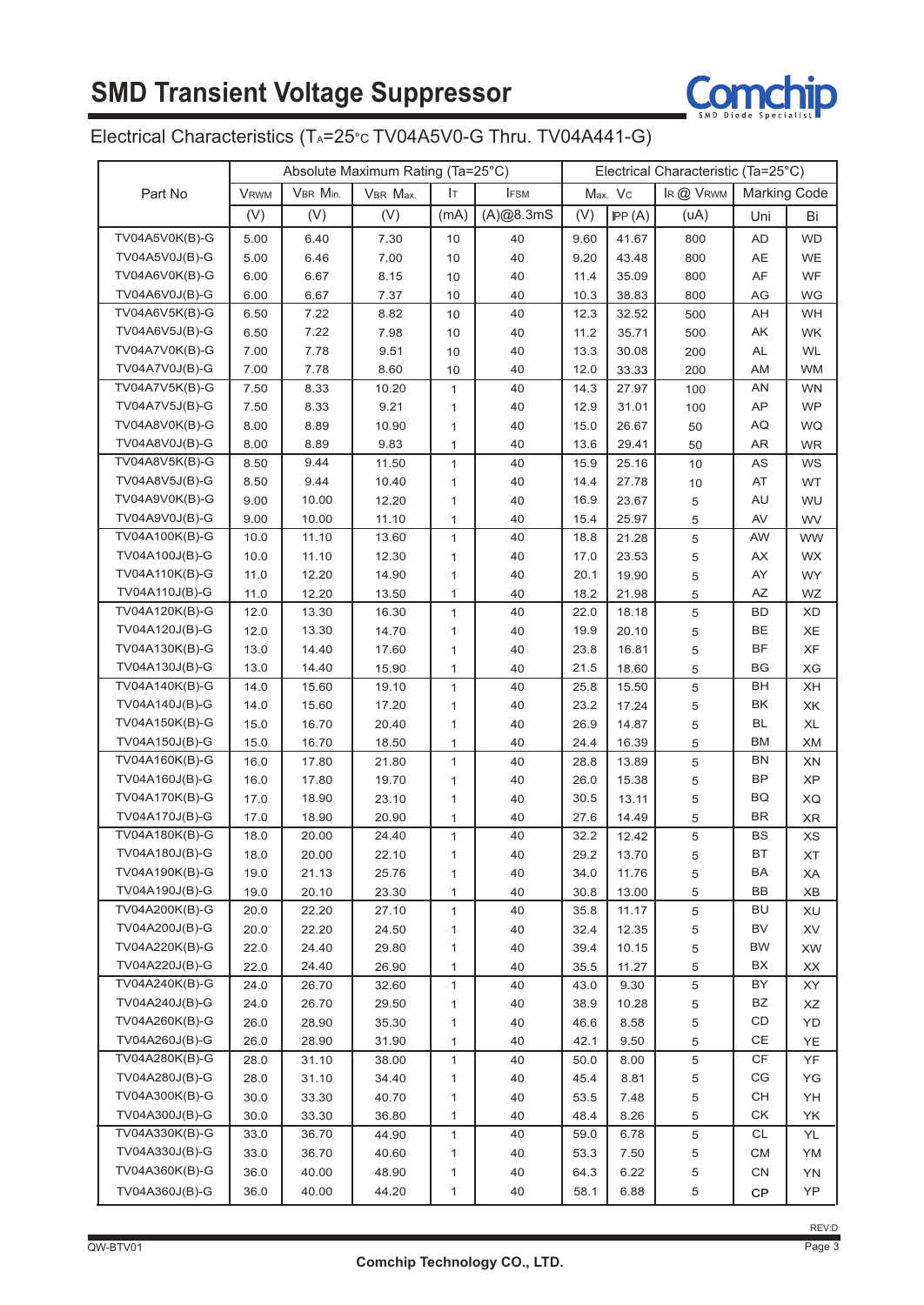

### Electrical Characteristics (TV04A5V0-G Thru. TV04A441-G)

|                | Absolute Maximum Rating (Ta=25°C) |          |          | Electrical Characteristic (Ta=25°C) |             |       |         |             |                     |           |
|----------------|-----------------------------------|----------|----------|-------------------------------------|-------------|-------|---------|-------------|---------------------|-----------|
| Part No        | <b>V</b> <sub>RWM</sub>           | VBR Min. | VBR Max. | Iт                                  | <b>IFSM</b> |       | Max. Vc | IR @ VRWM   | <b>Marking Code</b> |           |
|                | (V)                               | (V)      | (V)      | (mA)                                | (A)@8.3mS   | (V)   | IPP(A)  | (uA)        | Uni                 | Bi        |
| TV04A400K(B)-G | 40.0                              | 44.40    | 54.30    | $\mathbf{1}$                        | 40          | 71.4  | 5.60    | 5           | CQ                  | YQ        |
| TV04A400J(B)-G | 40.0                              | 44.40    | 49.10    | 1                                   | 40          | 64.5  | 6.20    | 5           | CR                  | YR        |
| TV04A430K(B)-G | 43.0                              | 47.80    | 58.40    | 1                                   | 40          | 76.7  | 5.22    | 5           | CS                  | YS        |
| TV04A430J(B)-G | 43.0                              | 47.80    | 52.80    | 1                                   | 40          | 69.4  | 5.76    | 5           | CT                  | YT        |
| TV04A450K(B)-G | 45.0                              | 50.00    | 61.10    | 1                                   | 40          | 80.3  | 4.98    | 5           | CU                  | YU        |
| TV04A450J(B)-G | 45.0                              | 50.00    | 55.30    | 1                                   | 40          | 72.7  | 5.50    | 5           | CV                  | YV        |
| TV04A480K(B)-G | 48.0                              | 53.30    | 65.10    | 1                                   | 40          | 85.5  | 4.68    | 5           | <b>CW</b>           | YW        |
| TV04A480J(B)-G | 48.0                              | 53.30    | 58.90    | $\mathbf{1}$                        | 40          | 77.4  | 5.17    | 5           | СX                  | YX        |
| TV04A510K(B)-G | 51.0                              | 56.70    | 69.30    | 1                                   | 40          | 91.1  | 4.39    | 5           | CY                  | YY        |
| TV04A510J(B)-G | 51.0                              | 56.70    | 62.70    | 1                                   | 40          | 82.4  | 4.85    | 5           | CZ                  | YZ        |
| TV04A540K(B)-G | 54.0                              | 60.00    | 73.30    | 1                                   | 40          | 96.3  | 4.15    | 5           | <b>RD</b>           | ZD        |
| TV04A540J(B)-G | 54.0                              | 60.00    | 66.30    | 1                                   | 40          | 87.1  | 4.59    | 5           | <b>RE</b>           | ZΕ        |
| TV04A580K(B)-G | 58.0                              | 64.40    | 78.70    | $\mathbf{1}$                        | 40          | 103.0 | 3.88    | 5           | <b>RF</b>           | ZF        |
| TV04A580J(B)-G | 58.0                              | 64.40    | 71.20    | 1                                   | 40          | 93.6  | 4.27    | 5           | RG                  | ZG        |
| TV04A600K(B)-G | 60.0                              | 66.70    | 81.50    | 1                                   | 40          | 107.0 | 3.74    | 5           | RH                  | ΖH        |
| TV04A600J(B)-G | 60.0                              | 66.70    | 73.70    | 1                                   | 40          | 96.8  | 4.13    | 5           | RK                  | ΖK        |
| TV04A640K(B)-G | 64.0                              | 71.10    | 86.90    | 1                                   | 40          | 114.0 | 3.51    | 5           | RL                  | ΖL        |
| TV04A640J(B)-G | 64.0                              | 71.10    | 78.60    | 1                                   | 40          | 103.0 | 3.88    | 5           | <b>RM</b>           | ΖM        |
| TV04A700K(B)-G | 70.0                              | 77.80    | 95.10    | 1                                   | 40          | 125.0 | 3.20    | 5           | <b>RN</b>           | ZN        |
| TV04A700J(B)-G | 70.0                              | 77.80    | 86.00    | 1                                   | 40          | 113.0 | 3.54    | 5           | <b>RP</b>           | ZP        |
| TV04A750K(B)-G | 75.0                              | 83.30    | 102.00   | 1                                   | 40          | 134.0 | 2.99    | 5           | <b>RQ</b>           | ZQ        |
| TV04A750J(B)-G | 75.0                              | 83.30    | 92.10    | 1                                   | 40          | 121.0 | 3.31    | 5           | <b>RR</b>           | ZR        |
| TV04A780K(B)-G | 78.0                              | 86.70    | 106.00   | 1                                   | 40          | 139.0 | 2.88    | 5           | <b>RS</b>           | ZS        |
| TV04A780J(B)-G | 78.0                              | 86.70    | 95.80    | 1                                   | 40          | 126.0 | 3.17    | 5           | RT                  | ZT        |
| TV04A800K(B)-G | 80.0                              | 88.96    | 108.80   | $\mathbf{1}$                        | 40          | 143.2 | 2.79    | 5           | RA                  | ΖA        |
| TV04A800J(B)-G | 80.0                              | 88.80    | 97.60    | 1                                   | 40          | 129.6 | 3.09    | 5           | <b>RB</b>           | ΖB        |
| TV04A850K(B)-G | 85.0                              | 94.40    | 11500    | 1                                   | 40          | 151.0 | 2.65    | 5           | RU                  | ZU        |
| TV04A850J(B)-G | 85.0                              | 94.40    | 104.00   | 1                                   | 40          | 137.0 | 2.92    | 5           | RV                  | ZV        |
| TV04A900K(B)-G | 90.0                              | 100.00   | 122.00   | $\mathbf{1}$                        | 40          | 160.0 | 2.50    | 5           | <b>RW</b>           | ZW        |
| TV04A900J(B)-G | 90.0                              | 100.00   | 111.00   | 1                                   | 40          | 146.0 | 2.74    | 5           | RX                  | ΖX        |
| TV04A101K(B)-G | 100.0                             | 111.00   | 136.00   | 1                                   | 40          | 179.0 | 2.23    | 5           | RY                  | ZΥ        |
| TV04A101J(B)-G | 100.0                             | 111.00   | 123.00   | 1                                   | 40          | 162.0 | 2.47    | 5           | <b>RZ</b>           | ZZ        |
| TV04A111K(B)-G | 110.0                             | 122.00   | 149.00   | $\mathbf{1}$                        | 40          | 196.0 | 2.04    | 5           | <b>SD</b>           | VD        |
| TV04A111J(B)-G | 110.0                             | 122.00   | 135.00   | 1                                   | 40          | 177.0 | 2.26    | 5           | SE                  | VE        |
| TV04A121K(B)-G | 120.0                             | 133.00   | 163.00   | 1                                   | 40          | 214.0 | 1.87    | $\,$ 5 $\,$ | SF                  | VF        |
| TV04A121J(B)-G | 120.0                             | 133.00   | 147.00   | $\mathbf{1}$                        | 40          | 193.0 | 2.07    | $\,$ 5 $\,$ | SG                  | VG        |
| TV04A131K(B)-G | 130.0                             | 144.00   | 176.00   | $\mathbf{1}$                        | 40          | 231.0 | 1.73    | $\,$ 5 $\,$ | <b>SH</b>           | VH        |
| TV04A131J(B)-G | 130.0                             | 144.00   | 159.00   | 1                                   | 40          | 209.0 | 1.91    | 5           | SK                  | VK        |
| TV04A141K(B)-G | 140.0                             | 155.68   | 190.40   | 1                                   | 40          | 250.6 | 1.60    | 5           | SA                  | VA        |
| TV04A141J(B)-G | 140.0                             | 155.00   | 171.00   | 1                                   | 40          | 226.8 | 1.76    | 5           | SB                  | VB        |
| TV04A151K(B)-G | 150.0                             | 167.00   | 204.00   | 1                                   | 40          | 268.0 | 1.49    | 5           | <b>SL</b>           | VL        |
| TV04A151J(B)-G | 150.0                             | 167.00   | 185.00   | 1                                   | 40          | 243.0 | 1.65    | 5           | SM                  | VM        |
| TV04A161K(B)-G | 160.0                             | 178.00   | 218.00   | 1                                   | 40          | 287.0 | 1.39    | 5           | SN                  | VN        |
| TV04A161J(B)-G | 160.0                             | 178.00   | 197.00   | $\mathbf{1}$                        | 40          | 259.0 | 1.54    | 5           | SP                  | <b>VP</b> |
| TV04A171K(B)-G | 170.0                             | 189.00   | 231.00   | $\mathbf{1}$                        | 40          | 304.0 | 1.32    | 5           | SQ                  | VQ        |
| TV04A171J(B)-G | 170.0                             | 189.00   | 209.00   | 1                                   | 40          | 275.0 | 1.45    | 5           | <b>SR</b>           | <b>VR</b> |
| TV04A181K(B)-G | 180.0                             | 200.16   | 244.80   | 1                                   | 40          | 322.2 | 1.24    | 5           | SS                  | VS        |
| TV04A181J(B)-G | 180.0                             | 200.00   | 220.00   | 1                                   | 40          | 291.6 | 1.37    | 5           | ST                  | VT        |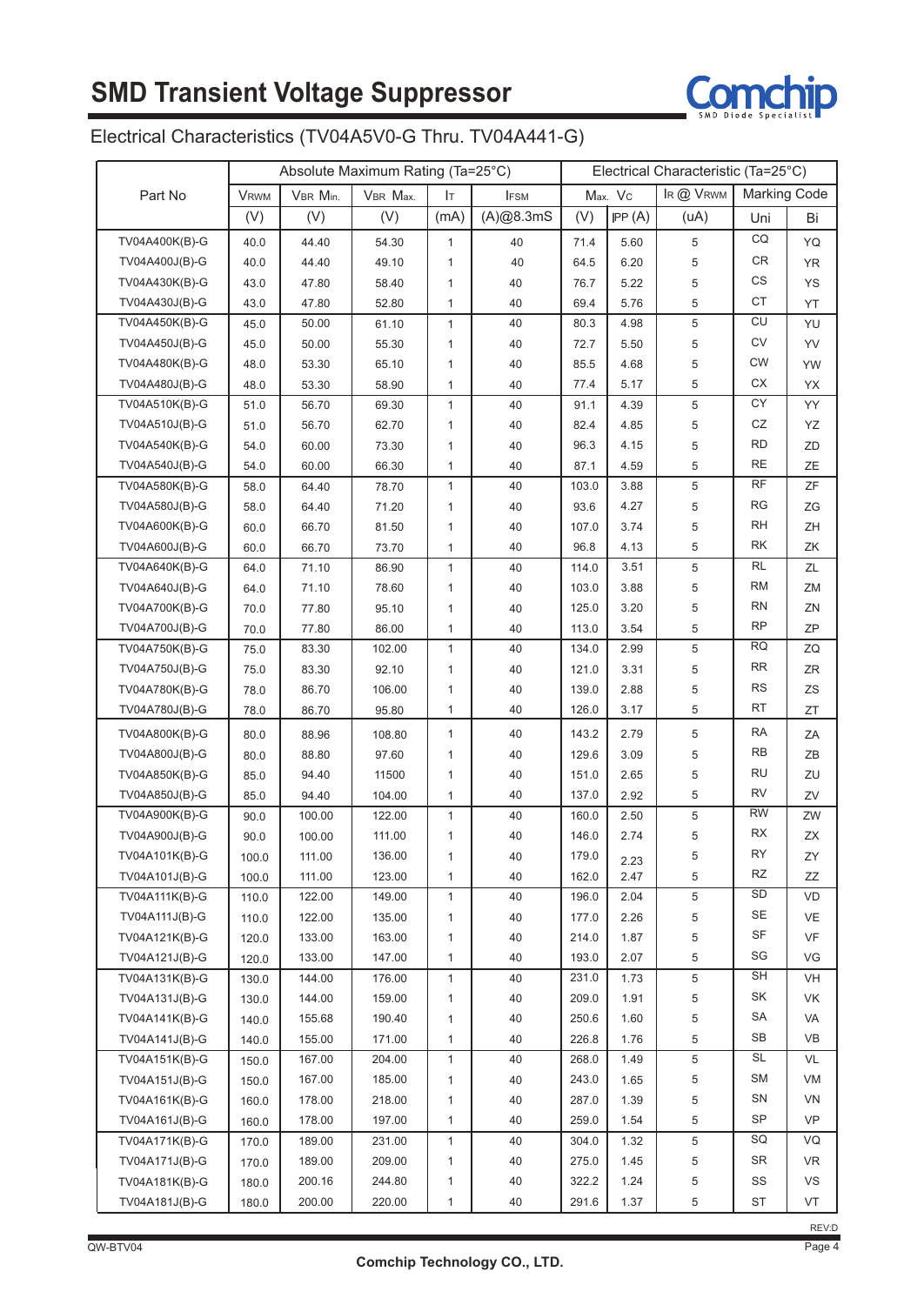# **SMD Transient Voltage Suppressor**



### Electrical Characteristics (TV04A5V0-G Thru. TV04A441-G)

|                | Absolute Maximum Rating (TA = 25 $^{\circ}$ C) |          |          |              |            |       |                    | Electrical Characteristic (TA = $25^{\circ}$ C) |                     |           |
|----------------|------------------------------------------------|----------|----------|--------------|------------|-------|--------------------|-------------------------------------------------|---------------------|-----------|
| Part No.       | <b>VRWM</b>                                    | VBR Min. | VBR Max. | Iт           | <b>FSM</b> |       | Max V <sub>c</sub> | $R@V_{RWM}$                                     | <b>Marking Code</b> |           |
|                | (V)                                            | (V)      | (V)      | (mA)         | (A)@8.3mS  | (V)   | $I_{PP}(A)$        | (uA)                                            | Uni                 | Bi        |
| TV04A191K(B)-G | 190.0                                          | 211.28   | 258.40   | $\mathbf{1}$ | 40         | 340.1 | 1.18               | 5                                               | SU                  | VU        |
| TV04A191J(B)-G | 190.0                                          | 211.00   | 232.00   | $\mathbf{1}$ | 40         | 307.8 | 1.30               | 5                                               | <b>SV</b>           | <b>VV</b> |
| TV04A201J(B)-G | 200.0                                          | 224.00   | 247.00   | $\mathbf{1}$ | 40         | 324.0 | 1.23               | 5                                               | SW                  | <b>VW</b> |
| TV04A221J(B)-G | 220.0                                          | 246.00   | 272.00   | $\mathbf{1}$ | 40         | 356.0 | 1.12               | 5                                               | SX                  | <b>VX</b> |
| TV04A251J(B)-G | 250.0                                          | 279.00   | 309.00   | $\mathbf{1}$ | 40         | 405.0 | 0.99               | 5                                               | <b>SZ</b>           | VZ        |
| TV04A301J(B)-G | 300.0                                          | 335.00   | 371.00   | $\mathbf{1}$ | 40         | 486.0 | 0.82               | 5                                               | DE                  | <b>HE</b> |
| TV04A351J(B)-G | 350.0                                          | 391.00   | 432.00   | $\mathbf{1}$ | 40         | 567.0 | 0.71               | 5                                               | DG                  | <b>HG</b> |
| TV04A401J(B)-G | 400.0                                          | 447.00   | 494.00   | $\mathbf{1}$ | 40         | 648.0 | 0.62               | 5                                               | <b>DK</b>           | HK.       |
| TV04A441J(B)-G | 440.0                                          | 492.00   | 543.00   | $\mathbf{1}$ | 40         | 713.0 | 0.56               | 5                                               | <b>DM</b>           | HM        |
|                |                                                |          |          |              |            |       |                    |                                                 |                     |           |
|                |                                                |          |          |              |            |       |                    |                                                 |                     |           |
|                |                                                |          |          |              |            |       |                    |                                                 |                     |           |
|                |                                                |          |          |              |            |       |                    |                                                 |                     |           |
|                |                                                |          |          |              |            |       |                    |                                                 |                     |           |
|                |                                                |          |          |              |            |       |                    |                                                 |                     |           |
|                |                                                |          |          |              |            |       |                    |                                                 |                     |           |
|                |                                                |          |          |              |            |       |                    |                                                 |                     |           |

#### Note:

1) Suffix K denotes 10% tolerance devices, suffix J denotes 5% tolerance devices.

2) Suffix B after part number to specify Bi-directional devices.

3) For Bi-Directional devices having VR of 10 volts and under, the IR limit is double.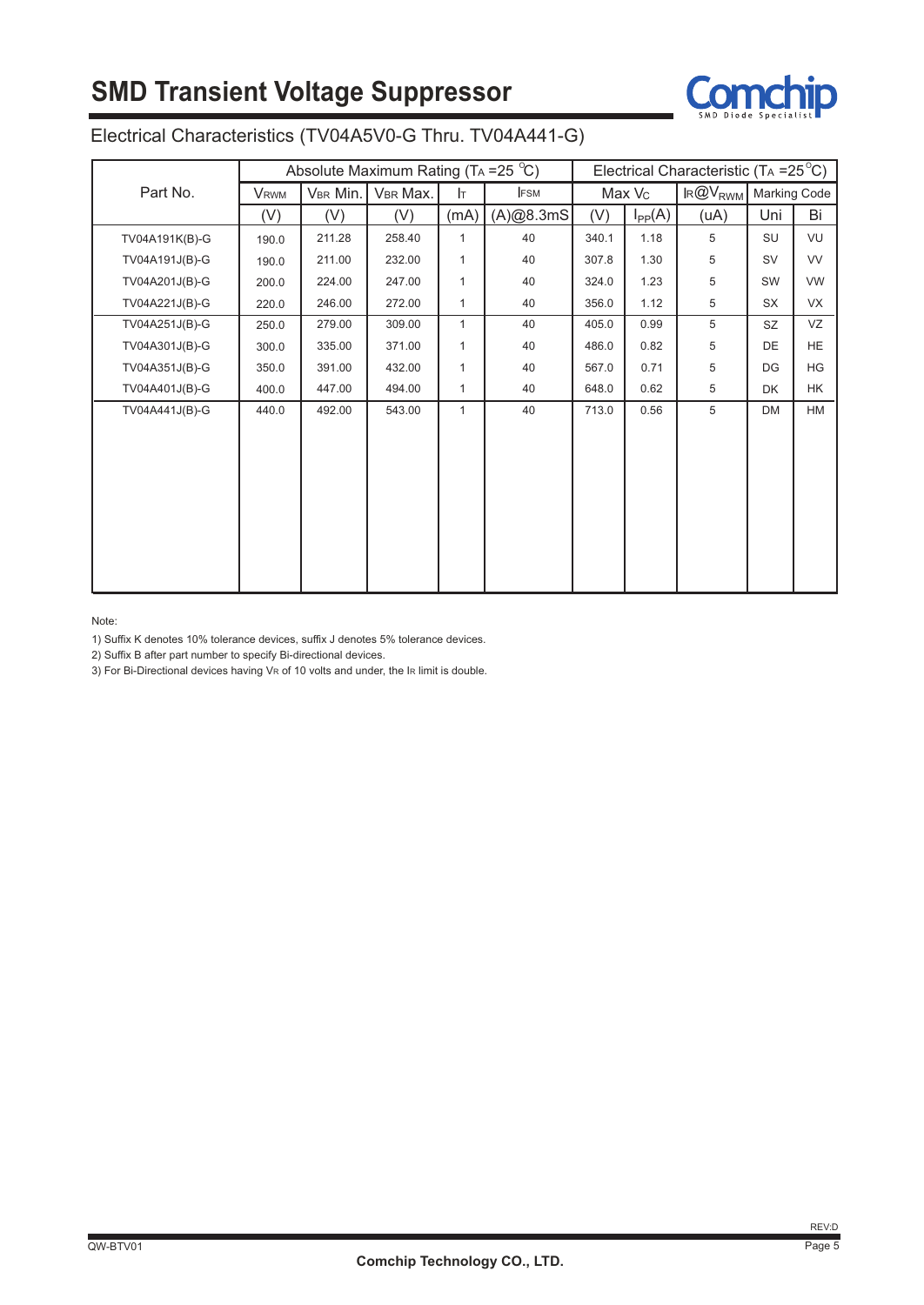

# **Reel Taping Specification**



|              | <b>SYMBOL</b> |                   |                   |               |                   |          | D <sub>1</sub> | D <sub>2</sub>  |
|--------------|---------------|-------------------|-------------------|---------------|-------------------|----------|----------------|-----------------|
| SMA/DO-214AC | (mm)          | $2.79 \pm 0.10$   | $5.33 \pm 0.10$   | 4.50 (max)    | $1.75 \pm 0.10$   | 330MAX   | 50.0 MIN.      | $13.0 \pm 0.2$  |
|              | (inch)        | $0.110 \pm 0.004$ | $0.210 \pm 0.004$ | $0.177$ (max) | $0.069 \pm 0.004$ | 13.00MAX | 1.969 MIN.     | $0.512\pm0.008$ |

|              | <b>SYMBOL</b> |                   |                   |                   | P0              | P <sub>1</sub>  | W               | $W_1$     |
|--------------|---------------|-------------------|-------------------|-------------------|-----------------|-----------------|-----------------|-----------|
| SMA/DO-214AC | (mm)          | $1.75 \pm 0.10$   | $5.50 \pm 0.05$   | $4.00 \pm 0.10$   | $4.00 \pm 0.10$ | $2.00 \pm 0.05$ | $12.0 \pm 0.30$ | 18.4 MAX. |
|              | (inch)        | $0.068 \pm 0.004$ | $0.216 \pm 0.002$ | $0.157 \pm 0.004$ | $0.157\pm0.004$ | $0.079\pm0.002$ | $0.472\pm0.012$ | 0.724 MAX |